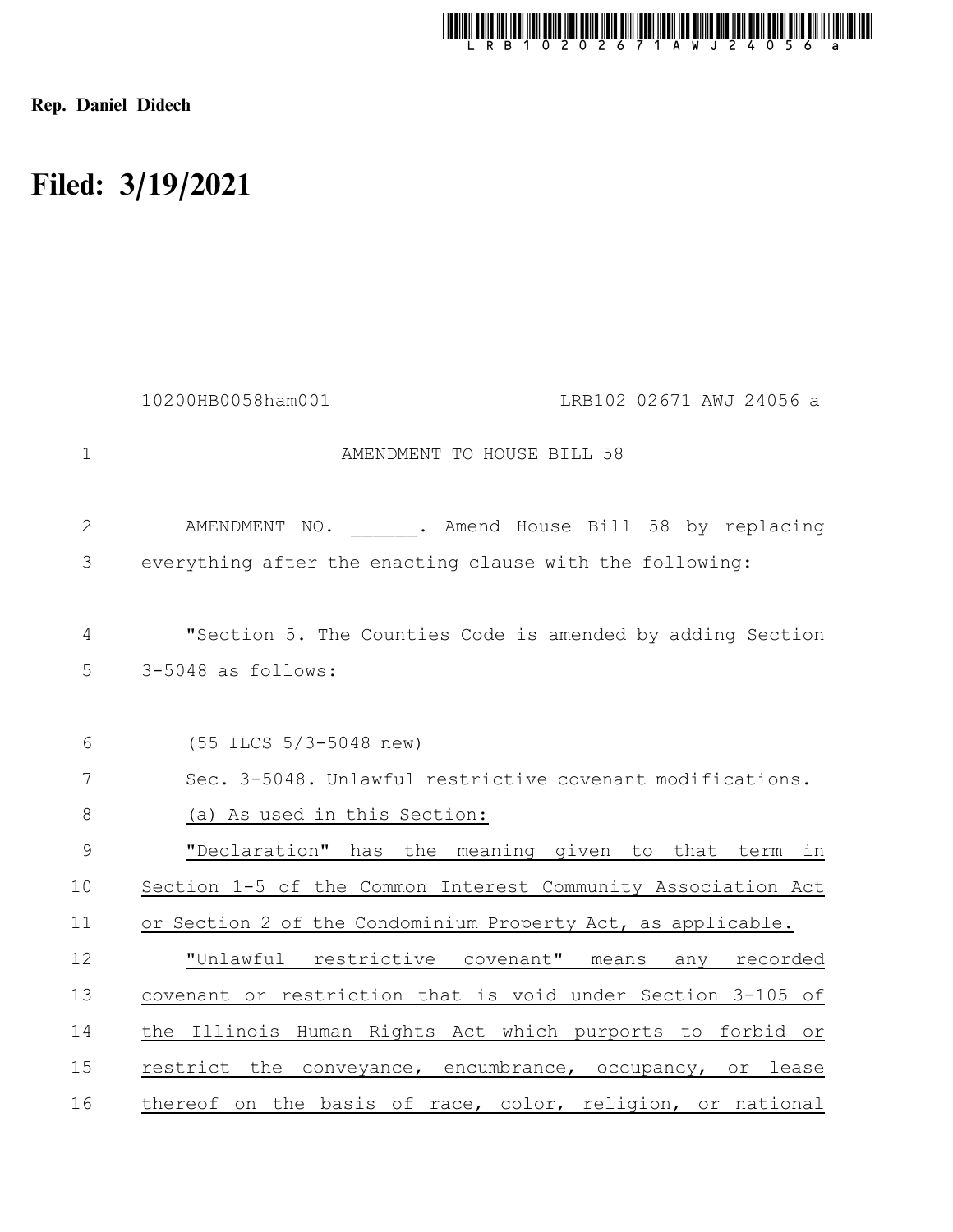origin. 1

"Recorder" means the recorder of the county where the property subject to the unlawful restrictive covenant is located. 2 3 4

(b) A person or entity may execute and file a restrictive covenant modification to an unlawful restrictive covenant in accordance with this Section if the person or entity: 5 6 7

(1) holds an ownership interest in property that is subject to the unlawful restrictive covenant; or 8 9

(2) is a common interest community association, a condominium association, a unit owners' association, a residential housing cooperative, or a master association of a parcel of property subject to an unlawful restrictive covenant under the following conditions: 10 11 12 13 14

(A) When a parcel of property subject to an unlawful restrictive covenant is in a common interest community association, condominium association, unit owners' association, residential housing cooperative, or master association, only the board, acting through a majority vote, may execute and file a restrictive covenant modification under this Section. Removal of an unlawful restrictive covenant will not require approval of the owners or members of such association or cooperative, notwithstanding any provision of the governing documents to the contrary. As used in subparagraphs (A) through (D), "board" means the board 15 16 17 18 19 20 21 22 23 24 25 26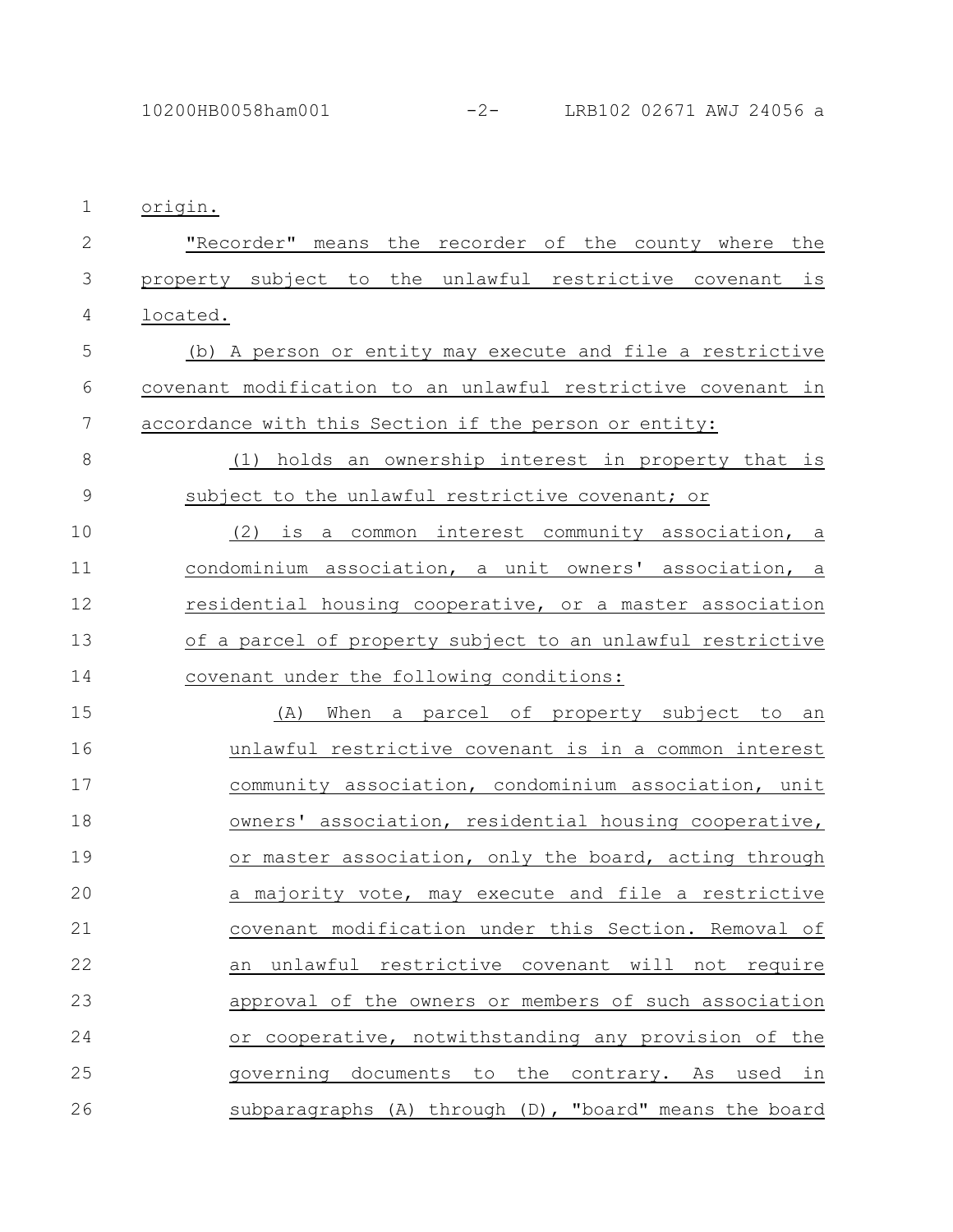of managers or directors or the managing trustees of any such association or cooperative. (B) If the board receives a written request by an owner or member of the association or cooperative that the board exercise its authority to execute and file a restrictive covenant modification under this Section, the board shall, within 90 days, investigate any claim of an unlawful restrictive covenant and, if determined to be an unlawful restrictive covenant, shall execute and file a restrictive covenant modification as provided under this Section. (C) If a board fails or refuses to execute and file a restrictive covenant modification after it receives a written request by an owner or member as provided in subparagraph (B), the owner or member who made the written request may bring an action to compel the board to file a restrictive covenant modification. Any 1 2 3 4 5 6 7 8 9 10 11 12 13 14 15 16 17

owner or member who prevails in such an action to compel shall be entitled to recover reasonable attorneys' fees and costs from the association or cooperative. 18 19 20 21

(D) The board shall give written notice to all owners or members of the association of the restrictive covenant modification along with a copy of such restrictive covenant modification within 21 days after receiving a recorded copy of the documents. 22 23 24 25 26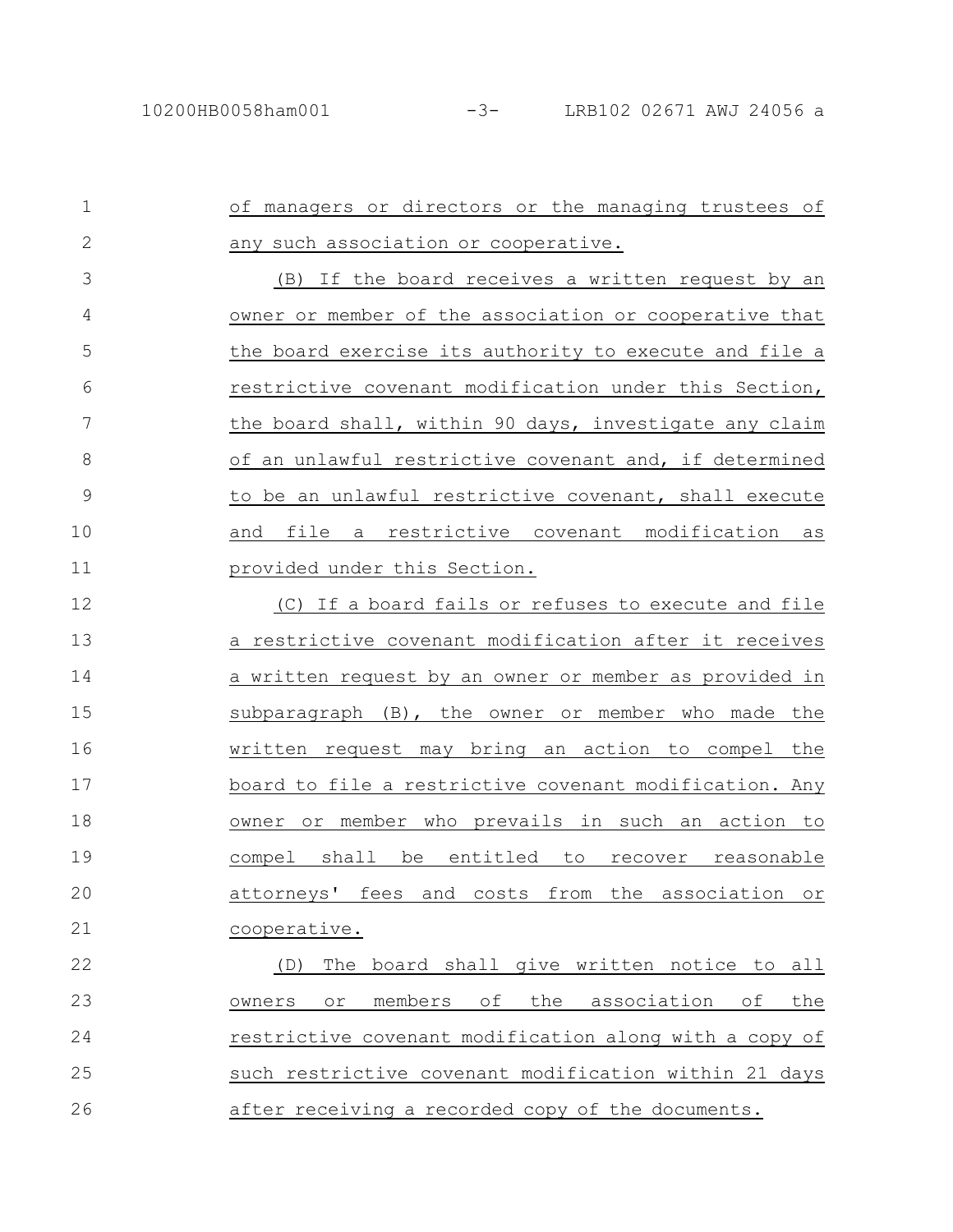| $\mathbf{1}$ | (c) A restrictive covenant modification shall include:         |
|--------------|----------------------------------------------------------------|
| $\mathbf{2}$ | a complete copy of the original instrument<br>(1)              |
| 3            | containing the unlawful restrictive covenant with the          |
| 4            | language of the unlawful restrictive covenant stricken;        |
| 5            | and                                                            |
| 6            | a petition to modify an unlawful restrictive<br>(2)            |
| 7            | covenant, as provided in subsection (d).                       |
| 8            | (d) A petition to modify an unlawful restrictive covenant      |
| 9            | shall:                                                         |
| 10           | (1) be signed by the record owner of the property or,          |
| 11           | in the case of an entity under paragraph (2) of subsection     |
| 12           | (b), be accompanied by a certification that a majority of      |
| 13           | governing body of the entity has agreed to the<br>the          |
| 14           | restrictive covenant modification;                             |
| 15           | (2)<br>reference the property index number or unique           |
| 16           | parcel identification code of the property for which the       |
| 17           | original instrument containing the unlawful restrictive        |
| 18           | covenant is recorded; and                                      |
| 19           | (3) include any other information that the recorder or         |
| 20           | State's Attorney considers necessary in carrying out the       |
| 21           | requirements of this Section.                                  |
| 22           | (e) On receipt of a restrictive covenant modification, the     |
| 23           | recorder shall submit the restrictive covenant modification    |
| 24           | together with a copy of the original instrument referenced in  |
| 25           | the restrictive covenant modification to the State's Attorney. |
| 26           | Within 30 days of receipt from the recorder, the<br>(f)        |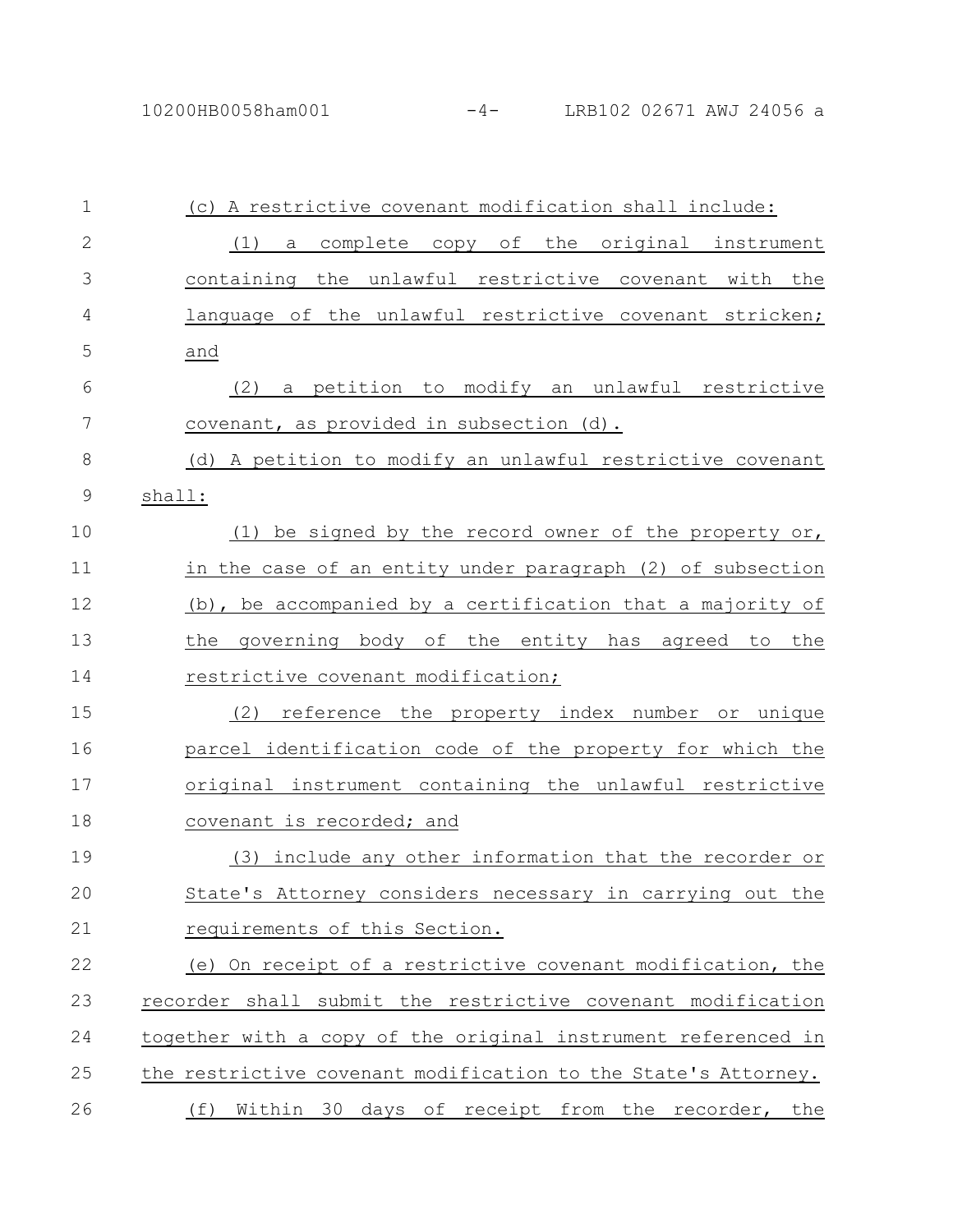State's Attorney shall: 1

| -2  | (1) review the restrictive covenant modification and     |
|-----|----------------------------------------------------------|
|     | the copy of the original instrument to determine: (i)    |
| 4   | whether the original instrument contains an unlawful     |
| - 5 | restrictive covenant; and (ii) whether the restrictive   |
| -6  | covenant modification correctly strikes through only the |
|     | language of the unlawful restrictive covenant; and       |

(2) return the restrictive covenant modification and copy of the original instrument to the recorder together with the State's Attorney's written determination. 8 9 10

(g) The recorder may not record a restrictive covenant modification filed under subsection (b) unless the State's Attorney determines that the modification is appropriate in accordance with subsection (f). If the State's Attorney's written determination finds that the instrument contains an unlawful restrictive covenant, the recorder shall record the restrictive covenant modification with the language stricken as directed by the State's Attorney. 11 12 13 14 15 16 17 18

## (h) A recorded restrictive covenant modification shall be indexed in the same manner as the original instrument. 19 20

(i) Subject to all lawful covenants, conditions, and restrictions that were recorded after the recording of the original instrument, the restrictions contained in a duly recorded restrictive covenant modification are the only restrictions based on the original instrument that apply to the property. 21 22 23 24 25 26